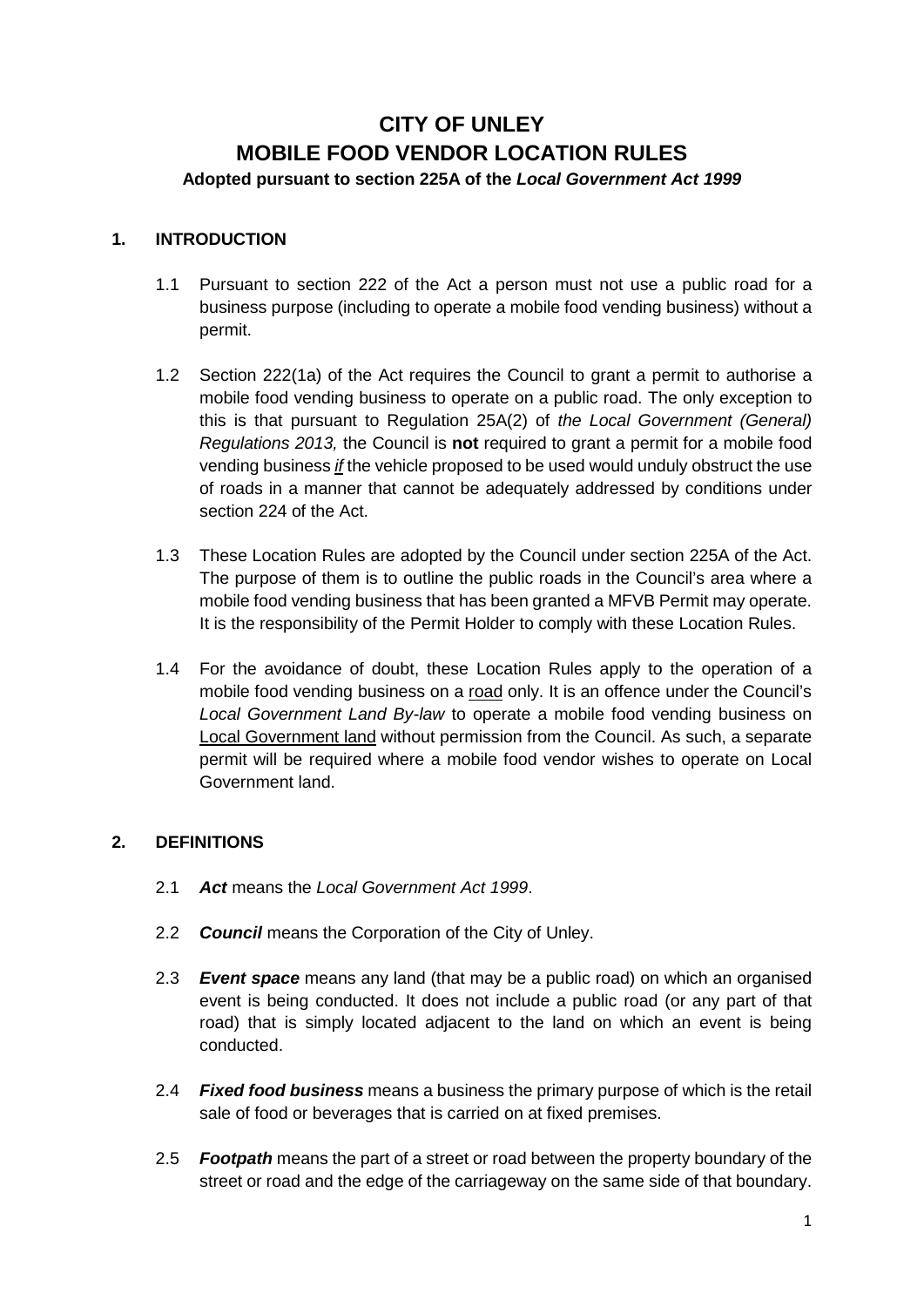- 2.6 *Local Government land* means all land vested in or under the care, control and management of the Council except a road.
- 2.7 *Mobile food vending business* means a business involving the sale of food or beverages from a vehicle (within the meaning of that term is clause 2.13 below).
- 2.8 *MFVB permit* means a permit issued to authorise a mobile food vending business to operate on a road under section 222 of the Act.
- 2.9 *Organised event* means an event of any kind (sporting, community, charity etc.) that is being conducted on a public road that is either run by the Council or has been approved by the Council and is open to the public or a select portion of the public (i.e. ticketholders). For example, a street market.
- 2.10 *Permit Holder* means a person who holds a MFVB permit.
- 2.11 *Road* has the same meaning as 'public road' under the Act and includes a footpath.
- 2.12 *Same food offering* (relevant for Rule 3.1.1 below) means where a fixed food business sells or offers for sale the same generic type of food product (excluding, with the exception of coffee products, beverages of any kind and distinct from the same type of cuisine) that is sold or offered for sale by the mobile food vending business.
- 2.13 *Vehicle* has the same meaning as under the *Road Traffic Act 1961* and includes
	- a) a motor vehicle, trailer and a tram;
	- b) a bicycle;
	- c) an animal-drawn vehicle, and an animal that is being ridden or drawing a vehicle;
	- d) a combination; and
	- e) a motorised wheelchair that can travel at over 10 kilometres per hour (on level ground) -

but does not include another kind of wheelchair, a train, or a wheeled recreational device or wheeled toy;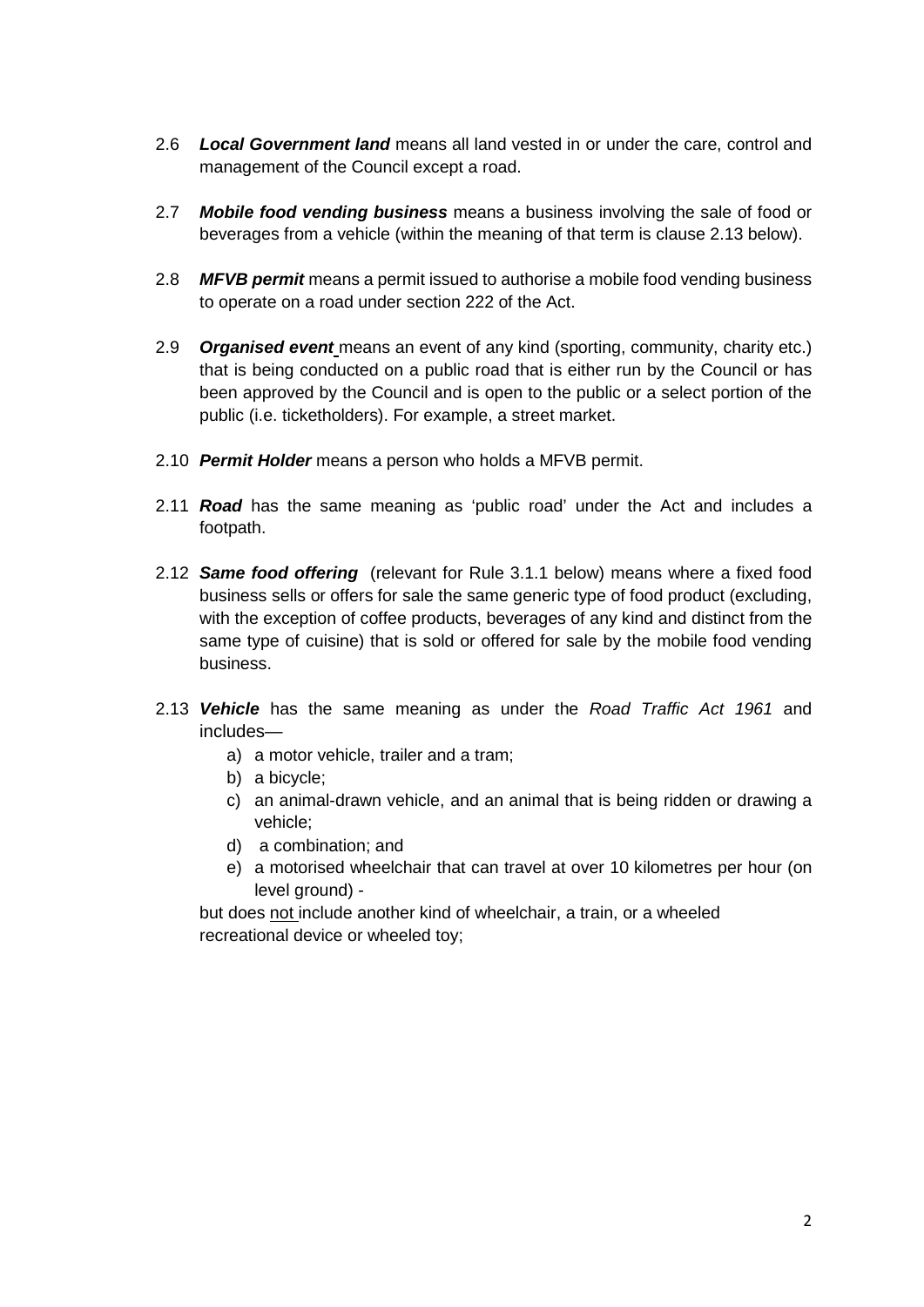# **3. LOCATION RULES**

The Council has determined that a Permit Holder may operate a mobile food vending business from any road located in the Council's area, subject to compliance with these Location Rules and the conditions attaching to the applicable MFVB Permit.

- 3.1 A mobile food vending business must **not** operate:
	- 3.1.1 within 200 metres of a fixed food business with the same food offering during such times that the fixed food business is open to the public unless the Permit Holder has first obtained the written consent of the fixed food business to operate in closer proximity and a copy of that consent has been provided to Council; or
	- 3.1.2 within 200 metres of a school except on weekends, public holidays and during school holidays; or
	- 3.1.3 while an organised event is taking place, on any road that is part of the event space (whether or not the road has been closed to vehicular traffic for that event) unless:
		- a) in the case of a Council event, the Permit Holder has received approval from the Council to operate within the event space; and
		- b) in all other cases, the Permit Holder has received approval from the event operator to operate within the event space and the mobile food vending business is operated in accordance with the relevant permit issued to the event operator by the Council.

#### *For Example:*

- *1. Under Rule 3.1.1 a mobile food vending business that:*
	- *sells hamburgers must not operate within 200 metres of a fixed food business that sells hamburgers;*
	- *sells pizza may operate within 200 metres of a fixed food business that sells pasta (and not pizza);*
	- *sells cakes (of any kind) must not operate within 200 metres of a fixed food business that sells/offers for sale cakes of any kind; or*
	- *sells coffee must not operate within 200 metres of a fixed food business that sells coffee.*
- *2. Under Rule 3.1.3 where an organized event is taking place on Unley Oval (such as a Sturt Football Club match) a mobile food vending business:*
	- *must not operate on any portion of the footpath adjacent Unley Oval that is within the event space without the required consents;*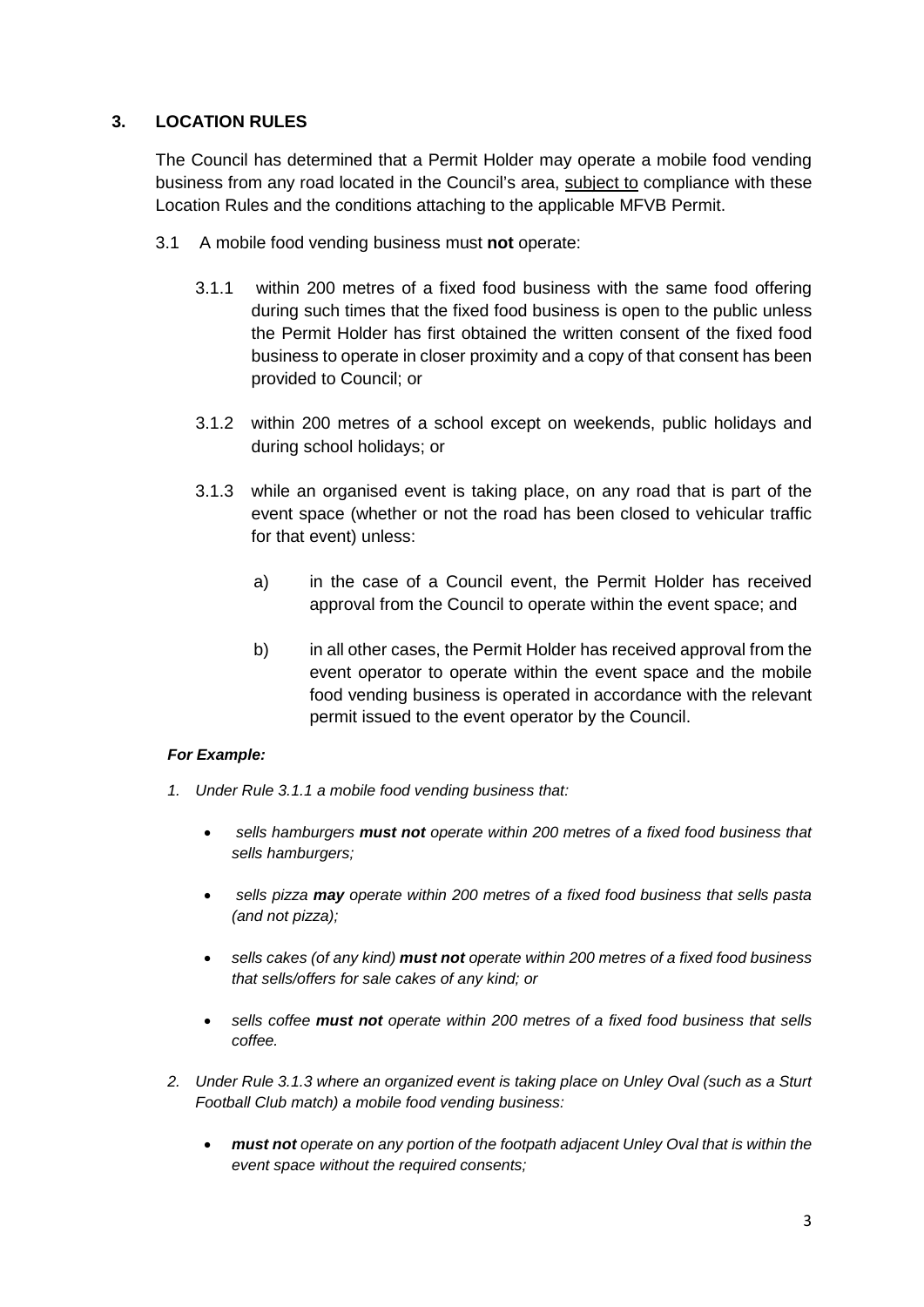- *may operate on the part of a road that is adjacent to Unley Oval provided that part of the road is not within the event space or within 200 metres of a fixed food business that has the same food offering (and otherwise complies with these Location Rules).*
- 3.2 A mobile food vending business must not operate on the same side of a road that is directly in front of residential premises without the written consent of the occupier of the premises.

Note: a mobile food vending business may operate on the side of a road that is directly opposite from a residential premises. For example, if it is directly in front of an oval.





- 3.3 A mobile food vending business must only operate during the following hours:
	- 3.3.1 between 8am and 10:30pm when Daylight Savings is in force; and
	- 3.3.2 at all other times, between 9am and 9pm.
- 3.4 Food and beverages from a mobile food vending business:
	- 3.4.1 may only be served onto a footpath provided that a clear path of at least 1.2 metres is maintained for pedestrians at all times; and
	- 3.4.2 must not be served from the rear of the vehicle.
- 3.5 A mobile food vending business and the vehicle from which it operates must not be situated or parked in one location for more than 24 hours (regardless of whether or not the business is operating).
- 3.6 Unless the MFVB Permit provides to the contrary, a Permit Holder must not erect any structures, place any objects (not including a vehicle) or install any permanent fixtures or fittings on Local Government land or a road in connection with the mobile food vending business without the written permission of the Council.
- 3.7 A Permit Holder must select a location for operating the mobile food business that takes into account the effect of the operation of the mobile food vending business on:
	- 3.7.1 vehicles and pedestrian traffic, footpaths, driveways, access points to buildings and parking areas for people with disabilities;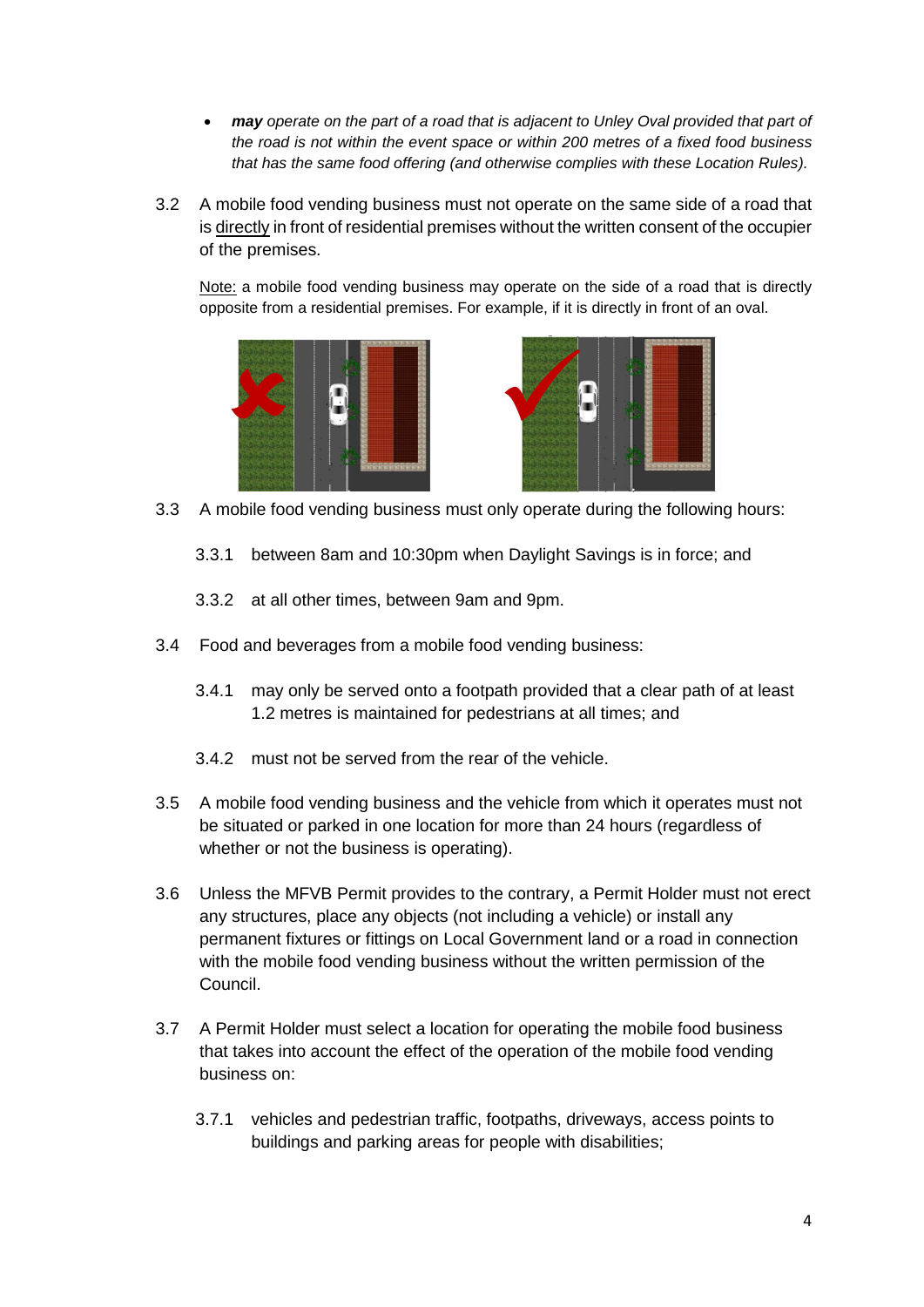- 3.7.2 the requirements relating to, and availability of, parking spaces at that location; and
- 3.7.3 residents and businesses in the location and its vicinity;
- 3.8 the Permit Holder must select a location for operating the mobile food business that does not unduly interfere with:
	- 3.8.1 vehicles driven on roads;
	- 3.8.2 vehicles parking or standing on roads;
	- 3.8.3 a parking area for people with disabilities (within the meaning of rule 203(2) of the *Australian Road Rules*);
	- 3.8.4 public transport and cycling infrastructure (including bus zones, taxi zones and bike lanes);
	- 3.8.5 other road related infrastructure; or
	- 3.8.6 infrastructure designed to give access to roads, footpaths and buildings.
- 3.9 A mobile food vending business must select a site for operation which does not breach any relevant requirements under:
	- 3.9.1 the *Australian Road Rules*;
	- 3.9.2 the *Food Act 2001*;
	- 3.9.3 the *South Australian Public Health Act 2011*;
	- 3.9.4 the *Environmental Protection Act 1993*;
	- 3.9.5 the *Local Nuisance and Litter Control Act 2016*;
	- 3.9.6 the *Motor Vehicle Act 1959* and the *Road Traffic Act 1961*; and
	- 3.9.7 any other applicable legislation relating to electrical and gas installations or appliances, health, safety or the environment.

## **4. OBJECTION TO LOCATION RULES**

If the operator of a food business in the Council's area is directly adversely affected by these location rules, then the operator may apply to the Small Business Commissioner for a review of these Location Rules.